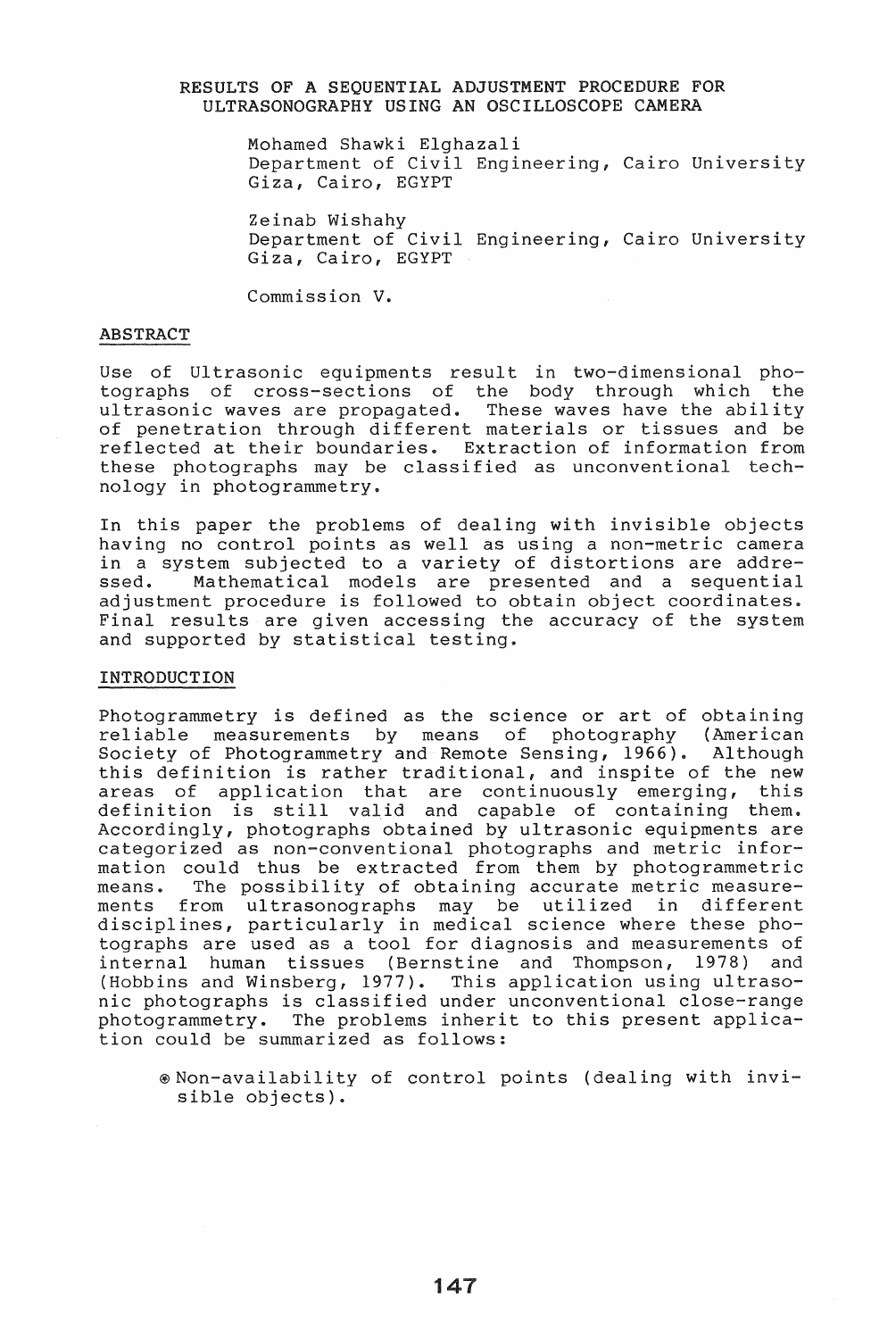- @ Use of Non-metric camera (unknown inner orientation parameters) ..
- @Image distortions (inherit to the imaging and ultrasonic systems) ..

The Oscilloscope camera used is the Greatone III Sonograph, a gray-scale processor introduced by the Unirad corporation to give the full dynamic range of ultrasound imaging. Figure (1) shows a block diagram of the basic ultrasonic system used in the research where the display is obtained by synchronizing the time base sweep voltage applied to the X-axis deflection plates of the CRT display and the processed signal voltage from the echoes returning from tissue interfaces which are applied to the  $Y$ -axis of the display.



*FIG* (1) *BLOCK DIAGRAM OF BASIC ULTRASONIC SYSTEM*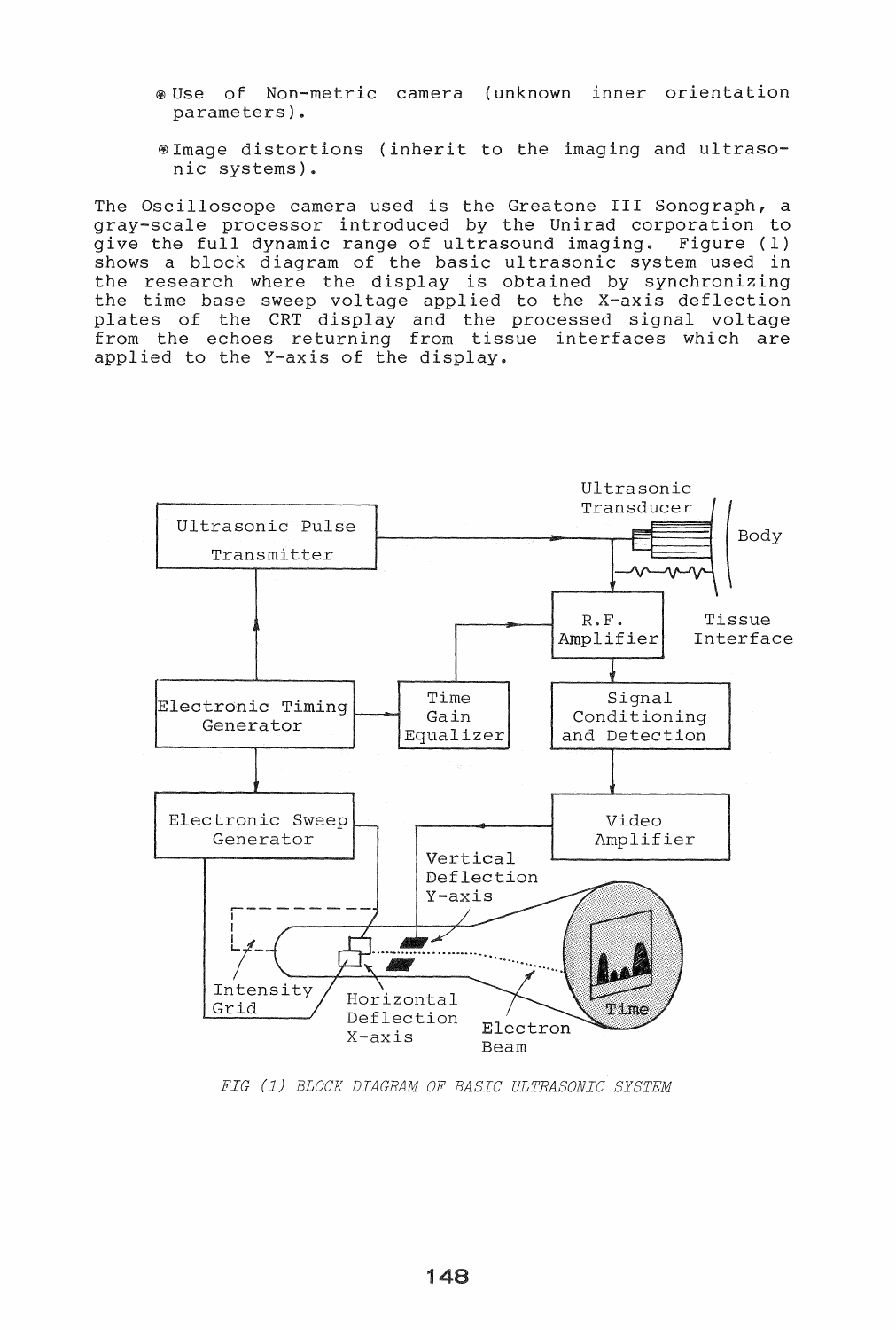This paper presents a sequential adjustment procedure as well ints paper presents a sequencial adjustment procedure as well implies a general process of non-metric camera calibration and resolves the problem of determining the coordinates of an object having no control points. The missing of fiducial marks has been resolved by using an artificial coordinate system, realised by introducing a standard reseau having the same dimensions of the screen and fixed infront of the CRT.

# PRINCIPLES OF ULTRASONOGRAPHY

Ultrasound is a propagation of sound at frequencies beyond the range audible to people (for medical applications these frequencies range from 1 to 10 MHZ). Ultrasonic equipments permit to obtain a two-dimensional display of a cross-section of the body through which the ultrasonic waves are propagated. The reflected waves depend on the difference in densities and acoustic impedances between the two internal bodies and upon<br>the orientation of the reflecting surfaces. These reflected the orientation of the reflecting surfaces. waves have the same form of the transmitted pulse, typically a sine wave of two cycles, but its amplitude will be in the order of 20-10<sup>6</sup> times less than the transmitted pulse. Therefore it is necessary to amplify the generated volvage and to process the signal before it is fed to the display systems  $(Figure 2)$ .



*FIG* (2) *STEPS* OF *PROCESSING* OF *REFLECTED SIGNAL* 

The image formed on the display CRT is photographed using a Hewlett Packard oscilloscope polaroid camera model 197 A. The camera is positioned so that its horizontal axis is parallel with the horizontal axis of the CRT graticule. The 197 A with the horizontal axis of the exit gratiture. The 197 A lens is especially corrected for use to give minimum distortion over the full image area with a flat field of focus.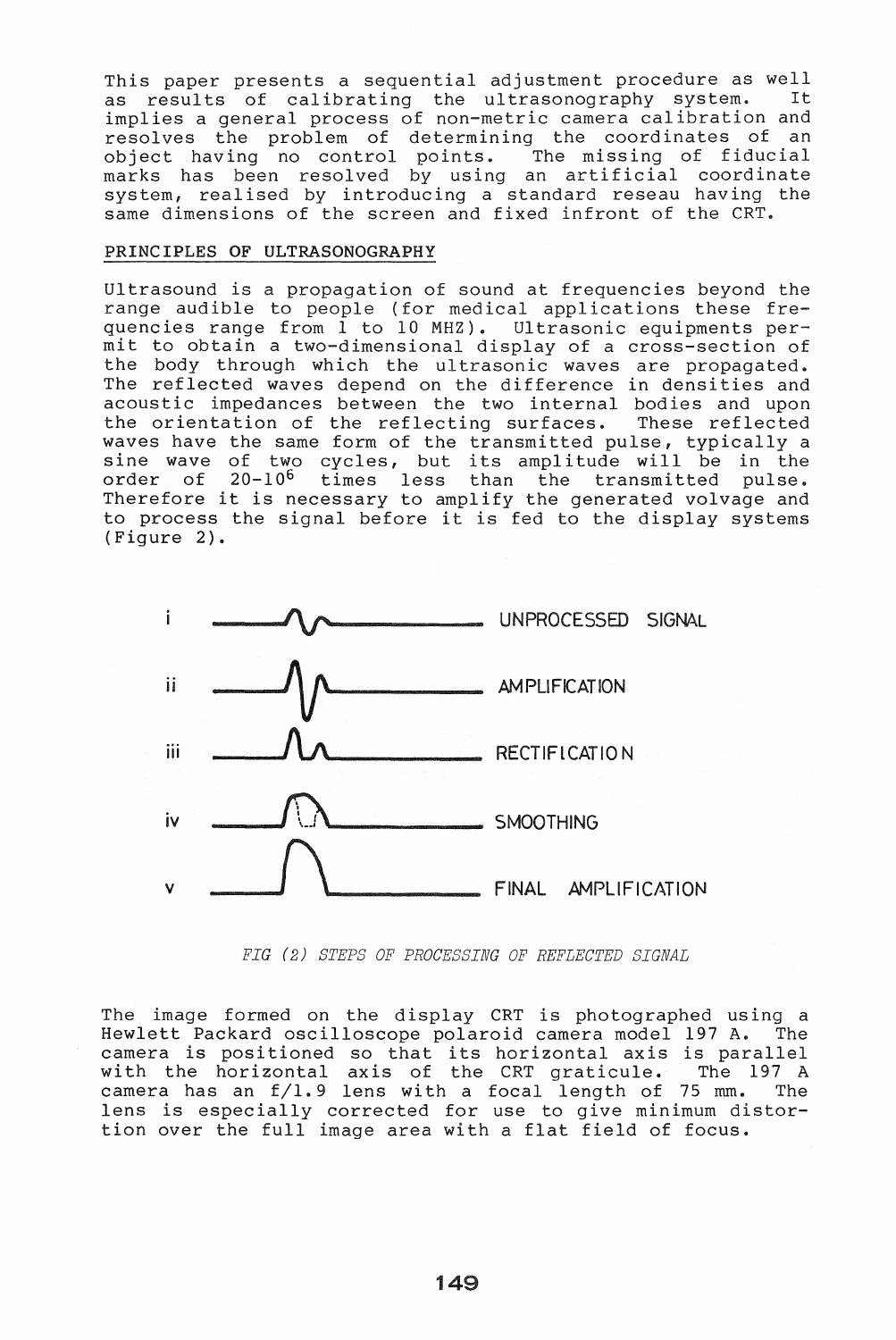### MATHEMATICAL MODELING

Distortions existing in photographs produced by ultrasonic waves (ultrasonography) may be attributed due to two different groups, the camera group I and the ultrasonic equipment group II (Figure 3).



*FIG* (3) *SOURCES OF IMAGE DISTORTIONS IN ULTRASONOGRAPHY* 

Accordingly, two different photos (photo I & photo II) were exposed to enable the mathematical model ing of each group seperately. The mathematical models describing the parameters of each group is based on an error's successive elimination process factor by factor, leading to two mathematical models with parameters as functions of the camera distortions (Group I) and the entire ultrasonic equipment (Groups I & II) respectively. Photo I is affected by distortions due to factors of group I only. This is realized by using a reseau of dimensions 9.5x7.5 cm consisting of a frame containing aluminum wires spaced at selected intervals in X & Y directions (Figure 4). It is positioned infront of the CRT into the bazel It is positioned infront of the CRT into the bazel surrounding it, i.e. between the camera and the film from one side and the CRT on the other side. Accordingly photo I shows only the reseau and as such the ultrasonic effect is not included.. The mathematical model describing the relationship between the reseau coordinates  $(\bar{x}, \bar{Y})$  and their corresponding comparator coordinates  $(\bar{x}, \bar{y})$  has been derived and is given in equations (1) and (2), (Wishahy 1984 & 1985) and (Abdelaziz and Karara 1974).

$$
\bar{x} = \frac{a_1 \bar{x} + b_1 \bar{y} + c_1}{a_0 \bar{x} + b_0 \bar{y} + 1} + d_1 \bar{x} \bar{y} + k (\bar{x}^3 + \bar{x} \bar{y}^2) + a_1 \dots (1)
$$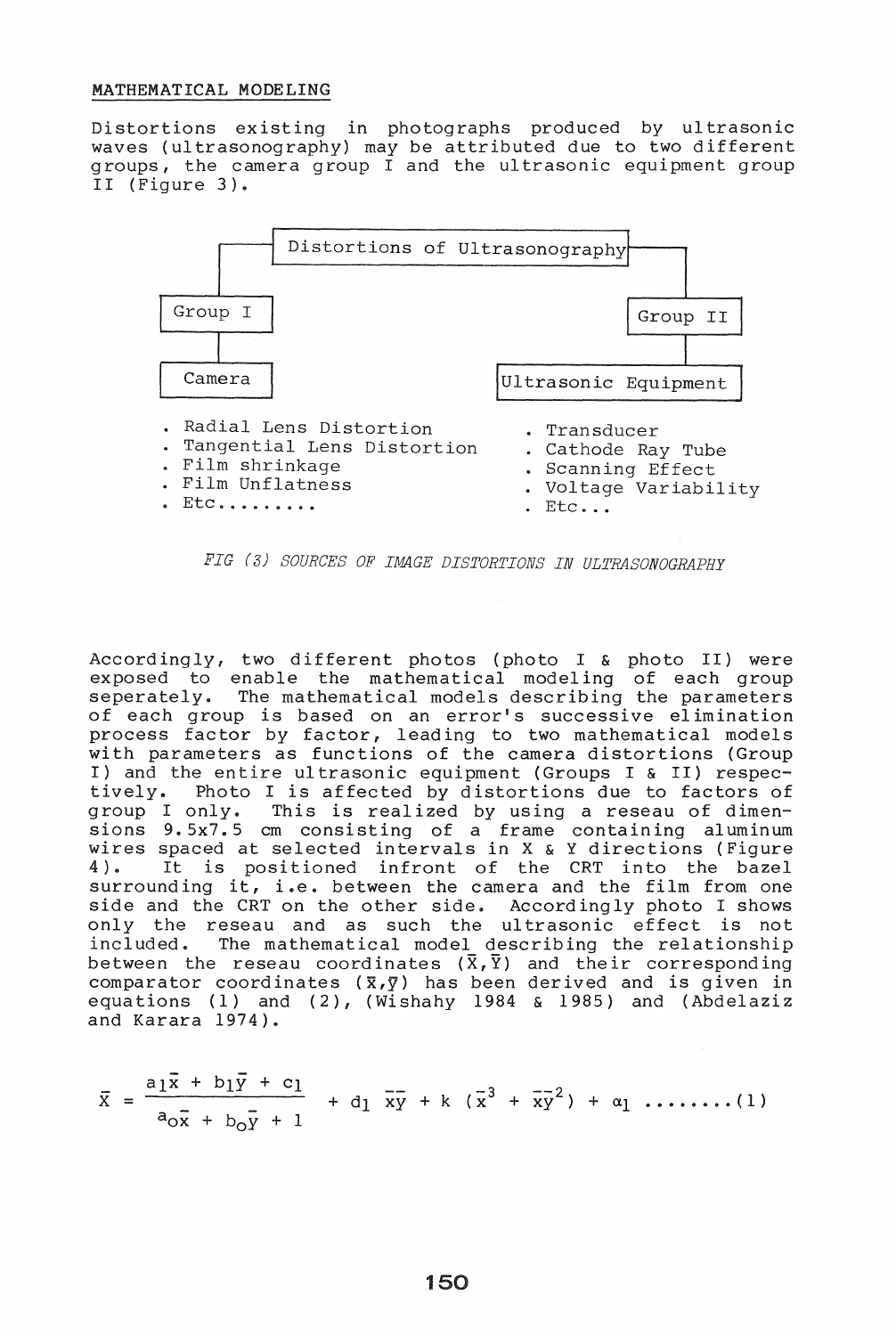$$
\overline{Y} = \frac{a_2\overline{x} + b_2\overline{y} + c_2}{a_0\overline{x} + b_0\overline{y} + 1} + d_2 \overline{x}\overline{y} + k (\overline{y}^3 + \overline{y}\overline{x}^2) + a_2 \dots (2)
$$

*FIG (4) THE* 9. 5 x ? 5 *em STANDARD RESEAU USED TO PRODUCE PHOTO I* 



where:

- a<sub>i</sub>, b<sub>i</sub>, c<sub>i</sub> are parameters describing the projectivity relationship between planes of film and reseau.
- k is the coefficient of symmetrical lens distortion.
- di are parameters accounting for the non-linearity of poloroid film deformations.
- $\alpha_1$ ,  $\alpha_2$ are terms of higher order to be determined and verified by statistical testing.

Unlike photo I; photo II is affected by distortions caused by the entire ultrasonic system including factors of groups I & II shown in figure (3). Photo II is taken for a standard 100  $mm$  test object that is used for aligning, calibrating and measuring the performance of the ultrasonic pulse-echo appratus as a whole, including transducer, electronics, display and mechanical systems. It is consisting of a series of 0.75 mm It is consisting of a series of 0.75 mm diameter stainless steel rods arranged in a standard 100xlOO  $mm$  square pattern with a  $100x100$   $mm$  triangle across the top. It is full of special liquid giving the same ultrasonic wave's velocity as in the human body (1540 m/sec), (Figure 5). The rods may be considered as objects of known spatial coordinates whose position tolerances equal ± 0.25 mm.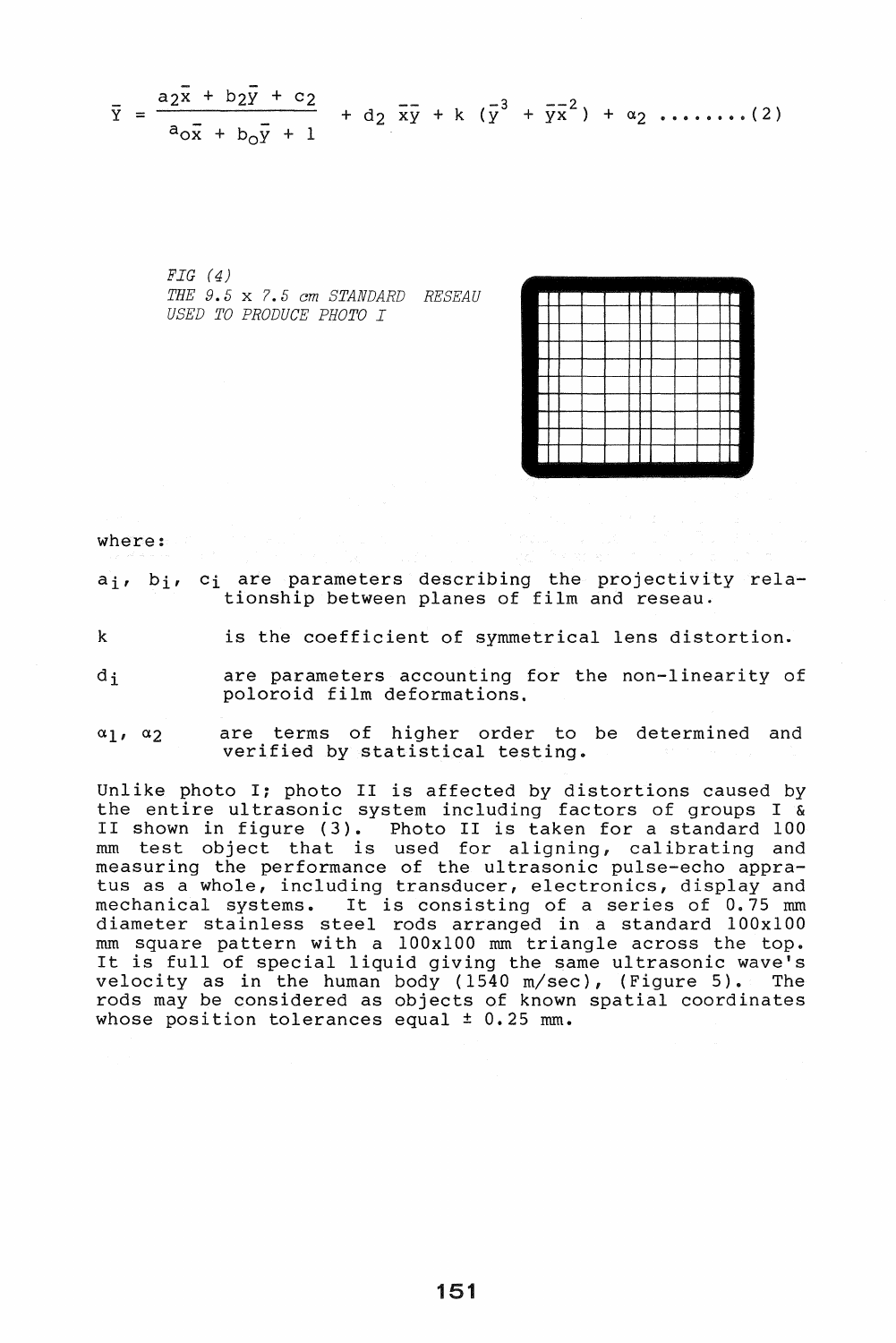*FIG (5) THE 100 mm TEST OBJECT USED TO PRODUCE PHOTO II* 



 $\ldots$  . . . . . . . . . . . (4)

The measured photo II coord inates of the test model rods are substituted in equations (1) & (2) with known parameters as obtained based on photo I to obtain the refined photo II coordinates of the rods. These refined coordinates are thus free from distortions caused by the factors of group I. The mathematical models describing the relation between the test model object rods coordinates (X,Y) and their corresponding refined coordinates (x,y) have been derived and are given in equations (3) and  $(4)$ , (Wishahy 1984 & 1985) and Wong (1968 & 1974).

 $X = A_0 + A_1x + A_2y + A_3xy + A_4x^2 + A_5y^2 + A_6(x^3 + xy^2)$  $2 + y^2$ <sup>2</sup> + A7(X • • • • • • • • • • • ( 3 )  $Y = B_0 + B_1Y + B_2X + B_3XY + B_4 \cdot Y^2 + B_5X^2 + B_6 (Y^3 + Y^2)$ 

$$
+ B_7(x^2 + y^2)^2
$$

where:

 $A_i$ ,  $B_i$  are parameters describing distortions caused by group  $\vec{I}$ .

## RESULTS AND STATISTICAL TESTING

Under this head ing the mathematical models developed earl ier expressed by equations (1), (2), (3) and (4) are being checked and the significance of their parameters are tested. Since the number of observations exceeds the number of unknowns, least squares adjustment procedure is used to compute the unknown parameters. The mathematical models are linearized according to Taylor's series as follows: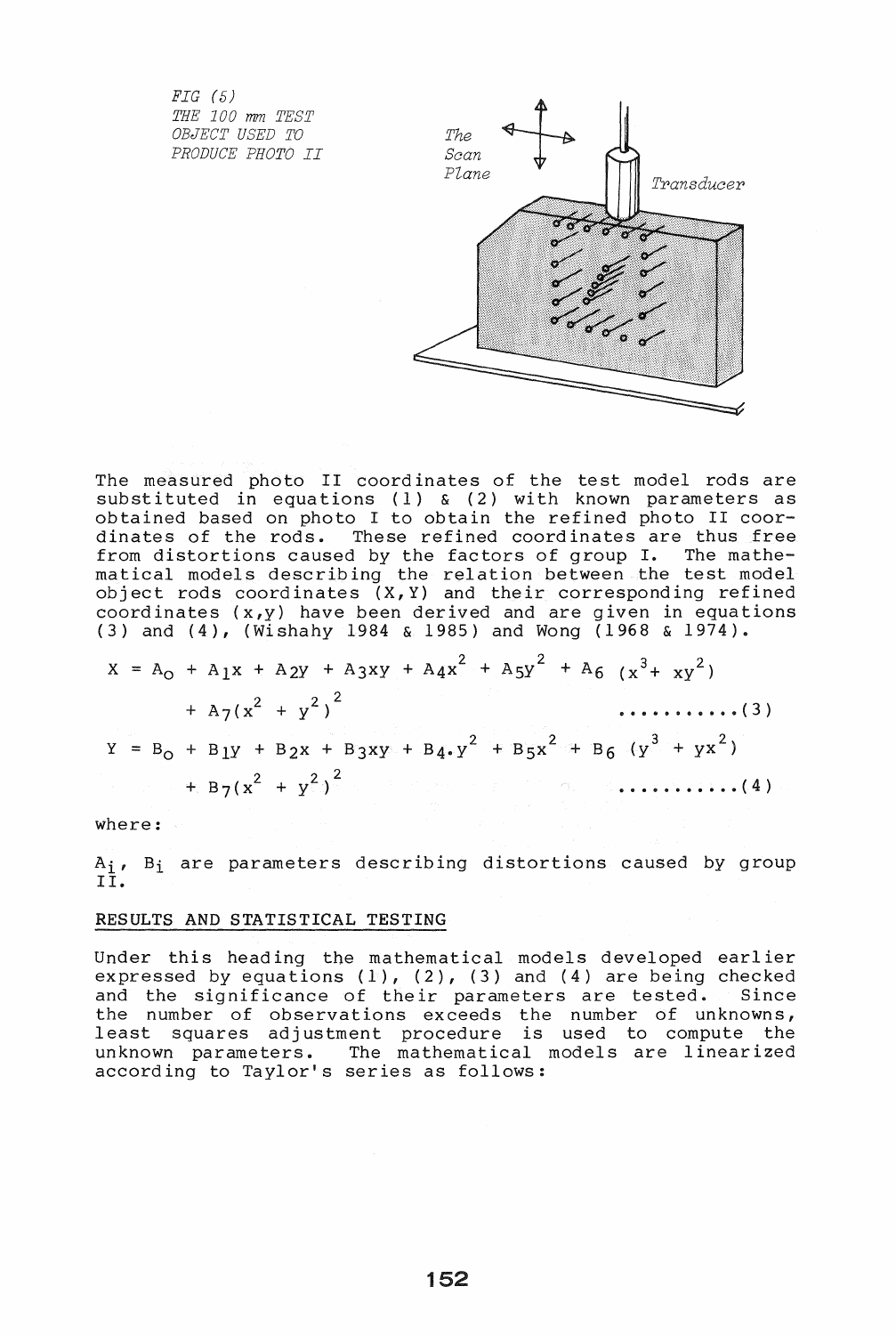$$
0 = F = F^{\circ} + J \tag{5}
$$

$$
\dots\dots\dots\dots\ (5)
$$

Equation (5) in matrix notation takes the general form of L.S.A. as follows:

$$
AV + B\Delta = f
$$

 $\ldots$  . . . . . . . . . . . (6)

The solution of equation (6) proceeds as follows:

$$
(B^{T}(APA^{T})^{-1}B) \triangle = B^{T}(APA^{T})^{-1}F
$$
\n
$$
\triangle = T
$$
\n
$$
\triangle = F
$$
\n
$$
AV = F - B\triangle
$$
\n
$$
A^{T}PA V = A^{T}P(F - B\triangle)
$$
\n
$$
V = (A^{T}PA)^{-1}A^{T}P(F - B\triangle)
$$

where:

- A is the matrix of partial derivatives of the original function w.r.t. observations.
- B is the matrix of partial derivatives of the original function w.r.t. unknowns.
- P is the weight matrix of observations.
- $\Delta$  Alteration vector of unknowns.

V Vector of observational residuals.

F Functional model.

F<sup>O</sup> Function F evaluated from approximate values of parameters.

In order to deduce the form of the two terms  $\alpha_1$  and  $\alpha_2$  of equations (1) & (2), three versions of the mathematical models are tested and each time the validity of the procedure is checked using a Chi-Square  $(x^2)$  test. In this test a computed  $x^2$ exca dising a christophare  $\chi$ , ease. In this case a compactly  $\chi$ <br>(equation 7) is compared against the statistic tabulated  $\chi$  at a certain significance level for a certain degree of freedom.

$$
\chi^2 = \frac{(D \cdot F)^{\delta} \sigma^2}{\sigma \sigma^2} \qquad \qquad \ldots \ldots \ldots \ldots (7)
$$

where D.F is the degree of freedom.

 ${\sigma_{\rm O}}^2$  – A priori variance of unit weight.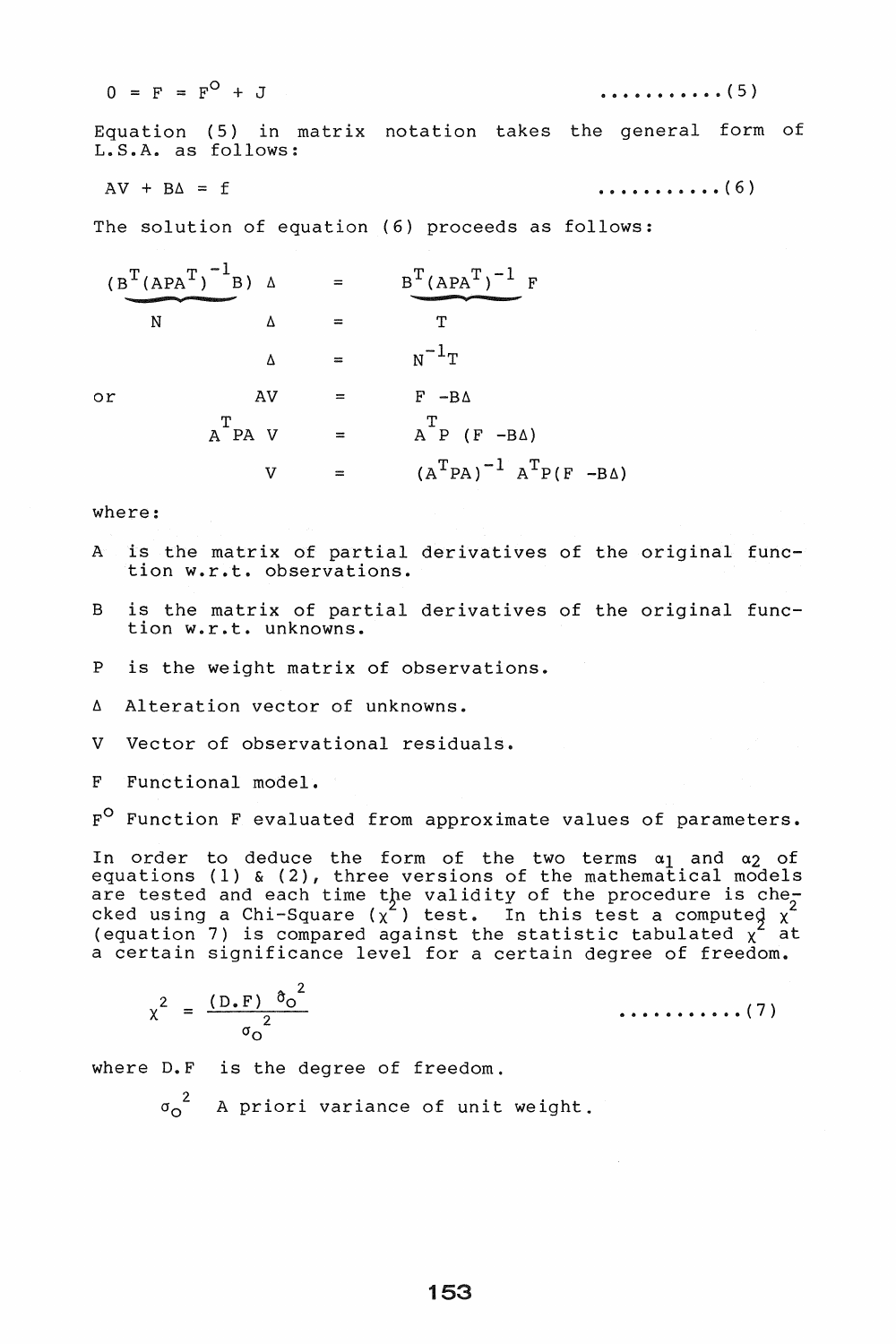$\hat{\sigma}_{0}^{2}$  A posteriori variance of unit weight.

In order to accept the mathematical model, the calculated  $\chi^2$ should not exceed the tabulated value.. A summary of the results is given in table (1).

Table (1) Results of Statistical testing for mathematical models, equations (1) & (2).

| Mathematical model version<br>based on equations $(1)$ & $(2)$ | DF     | $X$ <sub>DF</sub> , 0.05 |         |
|----------------------------------------------------------------|--------|--------------------------|---------|
| # (1) $\alpha_1 = 0$ & $\alpha_2 = 0$                          | $21 -$ | 32.653                   | 129.985 |
| #(2) $\alpha_1 = e^2$ & $\alpha_2 = e^2$                       | 19     | 30.14                    | 86.324  |
| #(3) $\alpha_1 = e_1 x^4$ & $\alpha_2 = e_2 y^4$               | 19     | 30.14                    | 28.596  |

Therefore, we accept version  $#(3)$  of the mathematical model based on equations (1) & (2) with  $\alpha_1 = e_1x^4$  &  $\alpha_2 = e_2y^4$ . Equations (3) and (4) in a polynomial form describing the distortions due to the ultrasonic system are solved and statistically tested using Fisher F-Test, to check the significance of the polynomial terms. It is known in advance that adding more terms to a polynomial will improve the agreement with the observations as long as these terms are linearly independent. However, the improved accuracy should be justified against the increased computational requirements. Accordingly at a certain significance level  $(\alpha)$ , we can test the null hypothesis

 $H_0$ : Effect of added term =  $0,$  and the state

by computing the variance ratio (F), equation (8) and comby comparing the variance ratio (r), equation (b) and com-<br>paring it with the F distribution value,  $F_{1,DF, \alpha}$ . If the  $\frac{1}{2}$  and  $\frac{1}{2}$  and  $\frac{1}{2}$  and  $\frac{1}{2}$  and  $\frac{1}{2}$  and  $\frac{1}{2}$  and  $\frac{1}{2}$  and  $\frac{1}{2}$  and  $\frac{1}{2}$  and  $\frac{1}{2}$  and  $\frac{1}{2}$  and  $\frac{1}{2}$  and  $\frac{1}{2}$  and  $\frac{1}{2}$  and  $\frac{1}{2}$  and  $\frac{1}{2}$  a variance ratio is insignificant, we may concrude that the<br>effect of this parameter is also insignificant, (Hamilton 1964).

Variance Ratio (F) • • • • • • • . • • • ( 8 )

where:

 $(v<sup>T</sup>PV)$ <sub>B</sub> is the sum of squared residuals before adding the parameter.

 $(V<sup>T</sup>PV)_{A}$  is the sum of squared residuals after adding the parameter.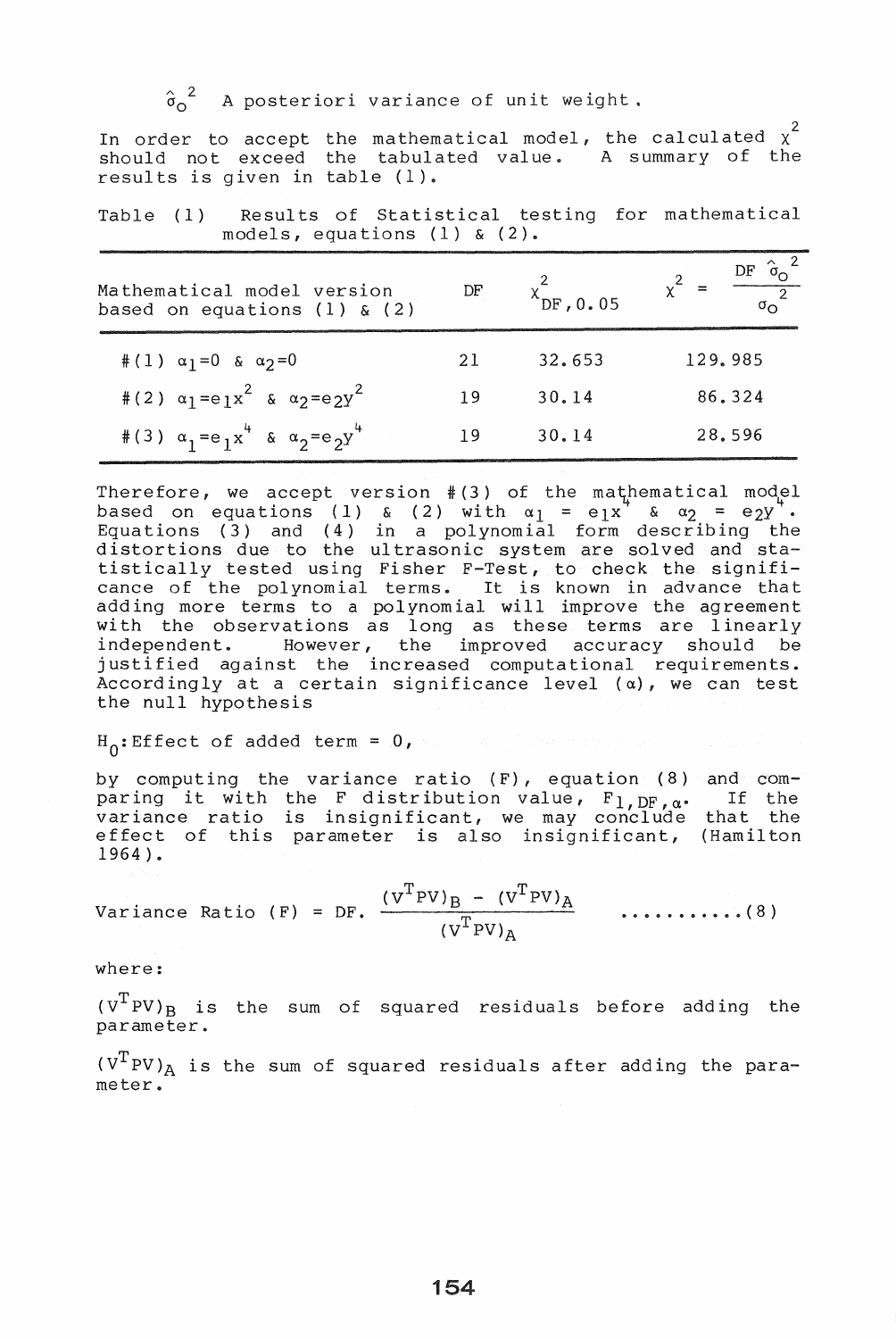Results of this test showed that in the X-polynomial the terms  $(A_2y, A_3xy, A_4x^2, A_5y^2, A_6x^3, A_7y^4)$  are insignificant. In the  $Y-polynomial$  the terms  $(B_3xy, B_4y^2, B_5x^2, B_6y^3, B_7x^4)$  are insignificant. Accordingly equations (3)  $\alpha$  (4) could be reduced to equations (9)  $\tilde{\alpha}$  (10) without statistically changing the results at a significance level  $\alpha = 0.05$ .

• •••••••••• ( 9 ) 

• • • " • . • • • • • ( 10)

Results of fitting the image coordinates (x,y) to the 25 object coordinates (X, Y) of the 100 mm test object of photo II using equations (9) and (10) gave residuals in X and Y that are normally distributed (Figure 6).



*FIG* (6) *HISTOGRAMS OF* (X & Y) *RESIDUALS AT THE (25) TEST OBJECT POINTS* 

The root mean square errors in both directions were;  $RMSE(X)$  =  $0.2757$  mm and RMSE (Y) =  $0.2480$  mm.

### ACKNOWLEDGEMENTS

The authors would like to acknowledge the guidance and help of Dr. Y.I. abdel Aziz, professor of Civil Engineering, Cairo Ert fire about here, professor of sivil Engineering, carro due to the late professor Moustata Shaban who helped in the initial phase of the project. Appreciation goes to the Department of Surveying and Photogrammetry of the University College London for constructing the reseau used with the osc illoscope camera, and to the Department of Surveying of Cairo University for Sponsoring the Study.